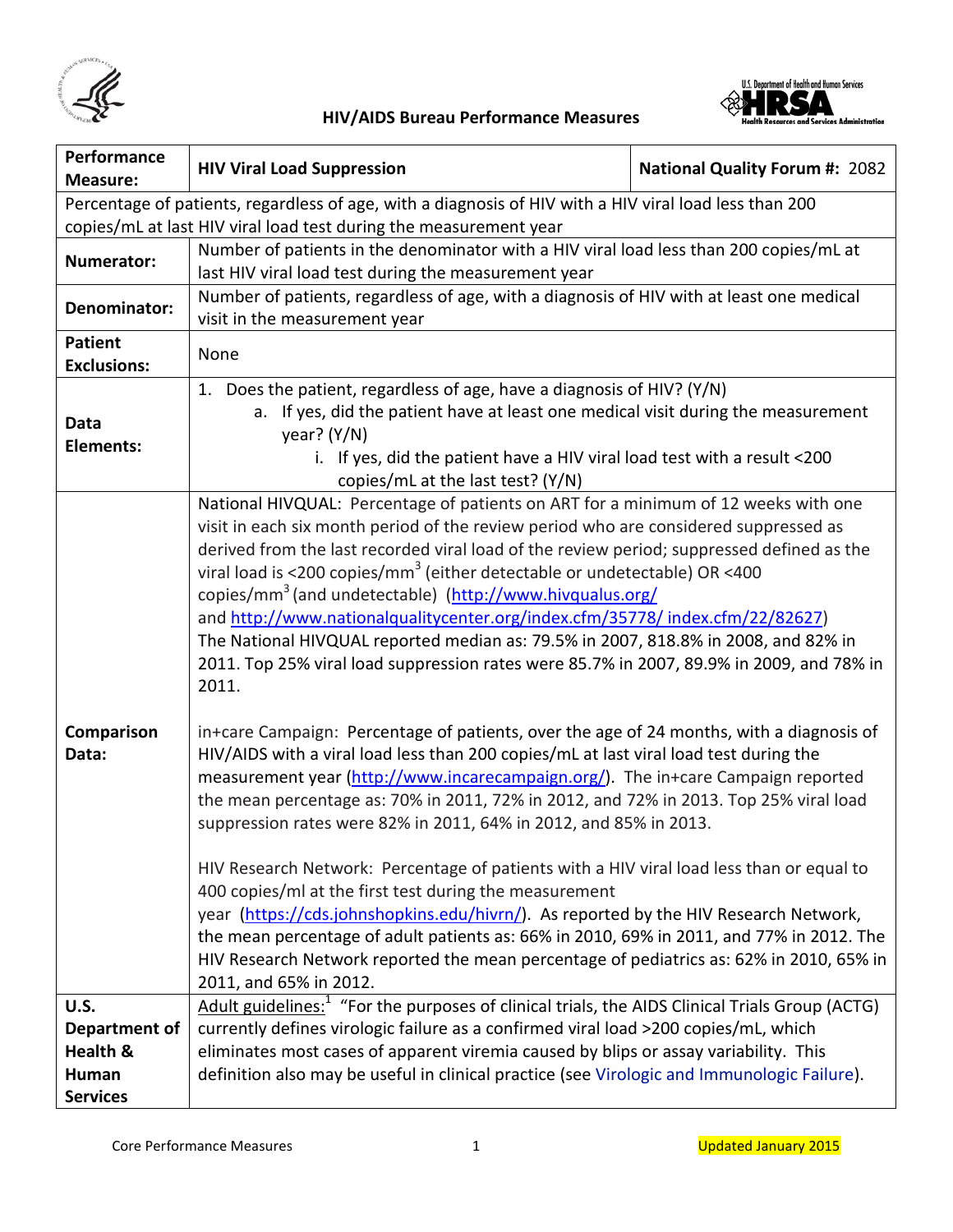



| <b>Guidelines:</b> | For most individuals who are adherent to their antiretroviral (ARV) regimens and who do<br>not harbor resistance mutations to the prescribed drugs, viral suppression is generally |  |  |
|--------------------|------------------------------------------------------------------------------------------------------------------------------------------------------------------------------------|--|--|
|                    | achieved in 12 to 24 weeks, although it may take longer in some patients." <sup>1</sup>                                                                                            |  |  |
|                    | Pediatric guidelines: <sup>2</sup> "Based on accumulated experience with currently available assays,                                                                               |  |  |
|                    | viral suppression is currently defined as an HIV RNA level below the detection limit of the                                                                                        |  |  |
|                    | assay used (generally <20-75 copies/mL)."                                                                                                                                          |  |  |
|                    | Seeking inclusion in the following Centers for Medicare and Medicaid Services quality,                                                                                             |  |  |
|                    | reporting and payment programs: Medicare and Medicaid EHR Incentive Program for                                                                                                    |  |  |
|                    | Eligible Professionals, Medicare Physician Quality Reporting System, Medicare Shared                                                                                               |  |  |
| Use in Other       | Savings, Physician Compare, Physician Feedback/Quality and resource Use Reports,                                                                                                   |  |  |
| <b>Federal</b>     | Physician Value-Based Payment Modifier (search for each program                                                                                                                    |  |  |
|                    | at http://www.cms.gov/). As of October 2013.                                                                                                                                       |  |  |
| Programs:          | U.S. Department of Health and Human Services HIV<br>$\bullet$                                                                                                                      |  |  |
|                    | measures: http://blog.aids.gov/2012/08/secretary-sebelius-approves-indicators-for-                                                                                                 |  |  |
|                    | monitoring-hhs-funded-hiv-services.html                                                                                                                                            |  |  |
|                    | In+care Campaign: (http://www.incarecampaign.org/)                                                                                                                                 |  |  |
|                    | <sup>1</sup> Panel on Antiretroviral Guidelines for Adults and Adolescents. Guidelines for the use of                                                                              |  |  |
|                    | antiretroviral agents in HIV-1-infected adults and adolescents. Department of Health and                                                                                           |  |  |
|                    | Human Services. Available at http://aidsinfo.nih.gov/ContentFiles/Adultand                                                                                                         |  |  |
| References/        | AdolescentGL.pdf. Section accessed October 14, 2014. C-8.                                                                                                                          |  |  |
| Notes:             | <sup>2</sup> Panel on Antiretroviral Therapy and Medical Management of HIV-Infected Children.                                                                                      |  |  |
|                    | Guidelines for the Use of Antiretroviral Agents in Pediatric HIV Infection. Available                                                                                              |  |  |
|                    | at http://aidsinfo.nih.gov/contentfiles/lvguidelines/pediatricguidelines.pdf. Section                                                                                              |  |  |
|                    | accessed October 14, 2014. H-2.                                                                                                                                                    |  |  |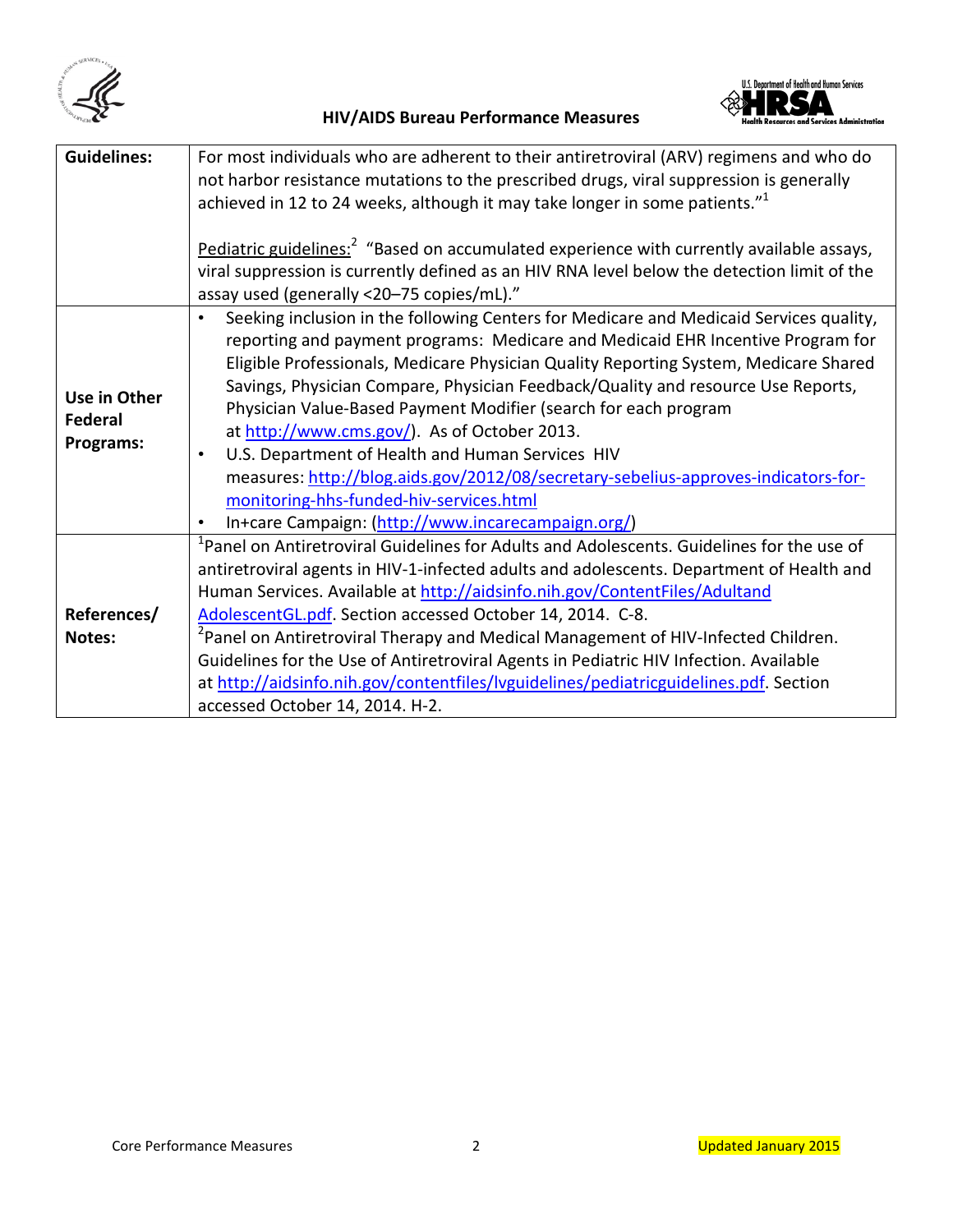



| Performance<br><b>Measure:</b>                                                                                                                                                      | <b>Prescription of HIV Antiretroviral Therapy</b>                                                                                                                                             | <b>National Quality Forum #: 2083</b> |
|-------------------------------------------------------------------------------------------------------------------------------------------------------------------------------------|-----------------------------------------------------------------------------------------------------------------------------------------------------------------------------------------------|---------------------------------------|
|                                                                                                                                                                                     |                                                                                                                                                                                               |                                       |
| Percentage of patients, regardless of age, with a diagnosis of HIV prescribed antiretroviral therapy <sup>1</sup> for the<br>treatment of HIV infection during the measurement year |                                                                                                                                                                                               |                                       |
|                                                                                                                                                                                     | Number of patients from the denominator prescribed HIV antiretroviral therapy <sup>1</sup> during                                                                                             |                                       |
| Numerator:                                                                                                                                                                          | the measurement year                                                                                                                                                                          |                                       |
|                                                                                                                                                                                     | Number of patients, regardless of age, with a diagnosis of HIV with at least one medical                                                                                                      |                                       |
| Denominator:                                                                                                                                                                        | visit in the measurement year                                                                                                                                                                 |                                       |
| <b>Patient</b>                                                                                                                                                                      |                                                                                                                                                                                               |                                       |
| <b>Exclusions:</b>                                                                                                                                                                  | None                                                                                                                                                                                          |                                       |
|                                                                                                                                                                                     | 1. Does the patient, regardless of age, have a diagnosis of HIV? (Y/N)                                                                                                                        |                                       |
| Data                                                                                                                                                                                | a. If yes, did the patient have at least one medical visit during the measurement                                                                                                             |                                       |
| <b>Elements:</b>                                                                                                                                                                    | year? $(Y/N)$                                                                                                                                                                                 |                                       |
|                                                                                                                                                                                     | i. If yes, was the patient prescribed HIV antiretroviral therapy <sup>1</sup> during the                                                                                                      |                                       |
|                                                                                                                                                                                     | measurement year? (Y/N)                                                                                                                                                                       |                                       |
|                                                                                                                                                                                     | HIV Research Network: Percentage of patients on highly active HIV antiretroviral therapy                                                                                                      |                                       |
| Comparison                                                                                                                                                                          | regiment for at least one day during calendar year. (https://cds.johnshopkins.edu/hivrn/).                                                                                                    |                                       |
| Data:                                                                                                                                                                               | The HIV Research Network reported the mean percentage of adult patients as: 86% in                                                                                                            |                                       |
|                                                                                                                                                                                     | 2010, 88% in 2011, 91% in 2012. The HIV Research Network reported the mean                                                                                                                    |                                       |
|                                                                                                                                                                                     | percentage of pediatrics patients as: 82% in 2010, 85% in 2011, and 87% in 2012.                                                                                                              |                                       |
|                                                                                                                                                                                     | Adult guidelines: <sup>2</sup> "Antiretroviral therapy (ART) is recommended for all HIV-infected                                                                                              |                                       |
|                                                                                                                                                                                     | individuals to reduce the risk of disease progression.                                                                                                                                        |                                       |
|                                                                                                                                                                                     | The strength and evidence for this recommendation vary by pretreatment CD4 cell<br>count: CD4 count <350 cells/mm <sup>3</sup> (AI); CD4 count 350-500 cells/mm <sup>3</sup> (AII); CD4 count |                                       |
|                                                                                                                                                                                     | $>$ 500 cells/mm <sup>3</sup> (BIII).                                                                                                                                                         |                                       |
| <b>U.S.</b>                                                                                                                                                                         | ART also is recommended for HIV-infected individuals for the prevention of transmission                                                                                                       |                                       |
|                                                                                                                                                                                     | of HIV.                                                                                                                                                                                       |                                       |
|                                                                                                                                                                                     | The strength and evidence for this recommendation vary by transmission risks:                                                                                                                 |                                       |
|                                                                                                                                                                                     | perinatal transmission (AI); heterosexual transmission (AI); other transmission risk                                                                                                          |                                       |
| Department of                                                                                                                                                                       | groups (AIII)."                                                                                                                                                                               |                                       |
| Health &                                                                                                                                                                            |                                                                                                                                                                                               |                                       |
| Human                                                                                                                                                                               | Pediatric guidelines: <sup>3</sup>                                                                                                                                                            |                                       |
| <b>Services</b>                                                                                                                                                                     | "Antiretroviral therapy (ART) should be initiated in all children with AIDS or significant                                                                                                    |                                       |
| <b>Guidelines:</b>                                                                                                                                                                  | symptoms (Clinical Category C or most Clinical Category B conditions) (AI*).                                                                                                                  |                                       |
|                                                                                                                                                                                     | ART should be initiated in HIV-infected infants <12 months of age regardless of clinical<br>$\bullet$                                                                                         |                                       |
|                                                                                                                                                                                     | status, CD4 percentage or viral load (AI for infants <12 weeks of age and AII for infants<br>≥12 weeks to 12 months).                                                                         |                                       |
|                                                                                                                                                                                     | ART should be initiated in HIV-infected children ≥1 year who are asymptomatic or have<br>$\bullet$                                                                                            |                                       |
|                                                                                                                                                                                     | mild symptoms with the following CD4 values:                                                                                                                                                  |                                       |
|                                                                                                                                                                                     | $\circ$ Age 1 to <3 years                                                                                                                                                                     |                                       |
|                                                                                                                                                                                     | with CD4 T lymphocyte (CD4 cell) count <1000 cells/mm <sup>3</sup> or CD4                                                                                                                     |                                       |
|                                                                                                                                                                                     | percentage <25% (All)                                                                                                                                                                         |                                       |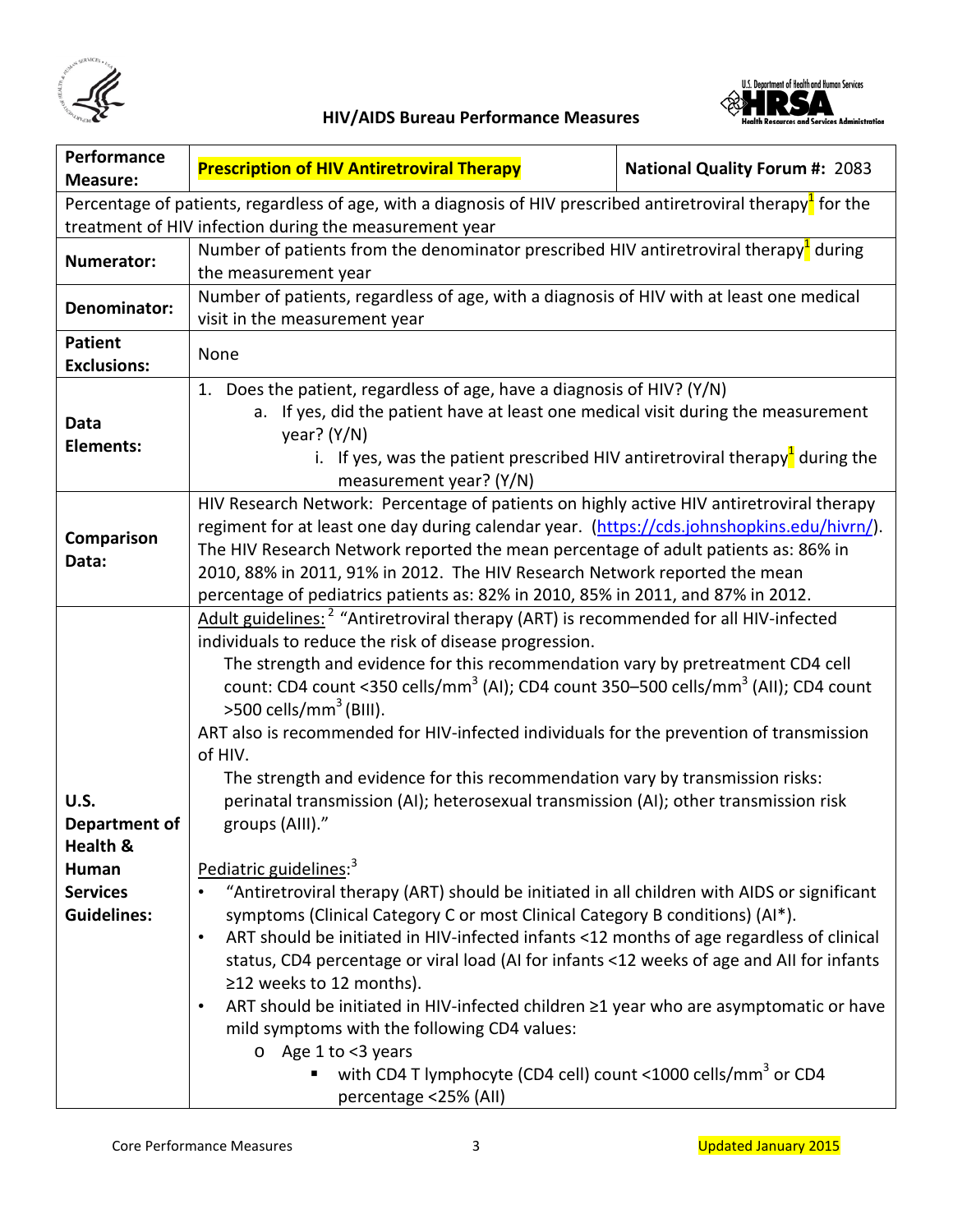



|                | Age 3 to <5 years<br>$\circ$                                                                                                            |
|----------------|-----------------------------------------------------------------------------------------------------------------------------------------|
|                | with CD4 cell count <750 cells/mm <sup>3</sup> or CD4 percentage <25% (AII)                                                             |
|                | Age ≥5 years<br>O                                                                                                                       |
|                | with CD4 cell count <350 cells/mm <sup>3</sup> (AI*)                                                                                    |
|                | with CD4 cell count 350-500 cells/mm <sup>3</sup> (BII*)<br>٠                                                                           |
|                | ART should be considered for HIV-infected children ≥1 year who are asymptomatic or<br>have mild symptoms with the following CD4 values: |
|                | o Age 1 to <3 years                                                                                                                     |
|                | with CD4 cell count $\geq$ 1000 cells/mm <sup>3</sup> or CD4 percentage $\geq$ 25% (BIII)                                               |
|                | Age 3 to <5 years<br>O                                                                                                                  |
|                | with CD4 cell count $\geq$ 750 cells/mm <sup>3</sup> or CD4 percentage $\geq$ 25% (BIII)                                                |
|                | Age $\geq$ 5 years<br>O                                                                                                                 |
|                | with CD4 cell count >500 cells/mm <sup>3</sup> (BIII)                                                                                   |
|                | In children with lower-strength (B level) recommendations for treatment, plasma HIV                                                     |
|                | RNA levels >100,000 copies/mL provide stronger evidence for initiation of treatment                                                     |
|                | (BII).''                                                                                                                                |
|                | Seeking inclusion in the following Centers for Medicare and Medicaid Services quality,<br>$\bullet$                                     |
|                | reporting and payment programs: Medicare and Medicaid EHR Incentive Program for                                                         |
|                | Eligible Professionals, Medicare Physician Quality Reporting System, Medicare Shared                                                    |
| Use in Other   | Savings, Physician Compare, Physician Feedback/Quality and resource Use Reports,                                                        |
| <b>Federal</b> | Physician Value-Based Payment Modifier (search for each program                                                                         |
| Programs:      | at http://www.cms.gov/). As of October 2013.                                                                                            |
|                | U.S. Department of Health and Human Services HIV<br>$\bullet$                                                                           |
|                | measures: http://blog.aids.gov/2012/08/secretary-sebelius-approves-indicators-for-                                                      |
|                | monitoring-hhs-funded-hiv-services.html                                                                                                 |
|                | <sup>1</sup> HIV antiretroviral therapy is described as the prescription of at least one U.S. Food and                                  |
|                | Drug Administration approve HIV antiretroviral medication.                                                                              |
|                | <sup>2</sup> Panel on Antiretroviral Guidelines for Adults and Adolescents. Guidelines for the use of                                   |
|                | antiretroviral agents in HIV-1-infected adults and adolescents. U.S. Department of Health                                               |
| References/    | and Human Services. Available at http://aidsinfo.nih.gov/ContentFiles/Adultand                                                          |
| Notes:         | AdolescentGL.pdf. Section accessed October 14, 2014. C-8.                                                                               |
|                | <sup>3</sup> Panel on Antiretroviral Therapy and Medical Management of HIV-Infected Children.                                           |
|                | Guidelines for the Use of Antiretroviral Agents in Pediatric HIV Infection. Available                                                   |
|                | at http://aidsinfo.nih.gov/contentfiles/lvguidelines/pediatricguidelines.pdf. Section                                                   |
|                | accessed October 14, 2014. F-2.                                                                                                         |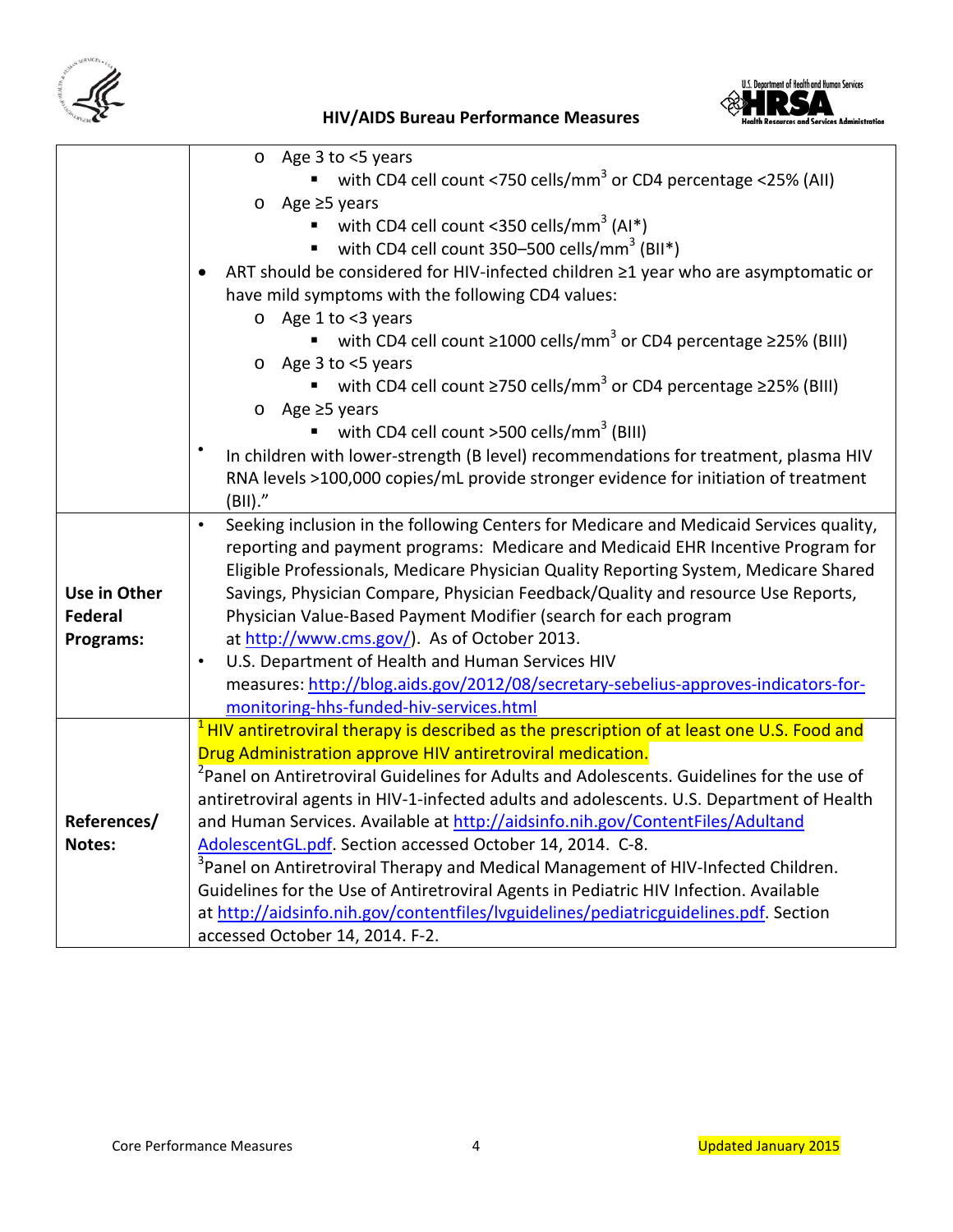



| Performance<br><b>Measure:</b>                                                                             | <b>HIV Medical Visit Frequency</b>                                                                                                                                                                                                                                                                                                                                                                                                                                                                                                                                                                                                                                                                                                                                                                                                                                                                                                                                                                                                                                                                                                                                        | <b>National Quality Forum #: 2079</b>                                                                                                                                                                                                                                                                                                                                                                                         |
|------------------------------------------------------------------------------------------------------------|---------------------------------------------------------------------------------------------------------------------------------------------------------------------------------------------------------------------------------------------------------------------------------------------------------------------------------------------------------------------------------------------------------------------------------------------------------------------------------------------------------------------------------------------------------------------------------------------------------------------------------------------------------------------------------------------------------------------------------------------------------------------------------------------------------------------------------------------------------------------------------------------------------------------------------------------------------------------------------------------------------------------------------------------------------------------------------------------------------------------------------------------------------------------------|-------------------------------------------------------------------------------------------------------------------------------------------------------------------------------------------------------------------------------------------------------------------------------------------------------------------------------------------------------------------------------------------------------------------------------|
|                                                                                                            | Percentage of patients, regardless of age, with a diagnosis of HIV who had at least one medical visit in each                                                                                                                                                                                                                                                                                                                                                                                                                                                                                                                                                                                                                                                                                                                                                                                                                                                                                                                                                                                                                                                             |                                                                                                                                                                                                                                                                                                                                                                                                                               |
|                                                                                                            | 6-month period of the 24-month measurement period with a minimum of 60 days between medical visits                                                                                                                                                                                                                                                                                                                                                                                                                                                                                                                                                                                                                                                                                                                                                                                                                                                                                                                                                                                                                                                                        |                                                                                                                                                                                                                                                                                                                                                                                                                               |
| Numerator:                                                                                                 | Number of patients in the denominator who had at least one medical visit in each 6-<br>month period of the 24-month measurement period with a minimum of 60 days between<br>first medical visit in the prior 6-month period and the last medical visit in the subsequent<br>6-month period                                                                                                                                                                                                                                                                                                                                                                                                                                                                                                                                                                                                                                                                                                                                                                                                                                                                                |                                                                                                                                                                                                                                                                                                                                                                                                                               |
| Denominator:                                                                                               | Number of patients, regardless of age, with a diagnosis of HIV with at least one medical<br>visit in the first 6 months of the 24-month measurement period                                                                                                                                                                                                                                                                                                                                                                                                                                                                                                                                                                                                                                                                                                                                                                                                                                                                                                                                                                                                                |                                                                                                                                                                                                                                                                                                                                                                                                                               |
| <b>Patient</b><br><b>Exclusions:</b>                                                                       | 1. Patients who died at any time during the 24-month measurement period                                                                                                                                                                                                                                                                                                                                                                                                                                                                                                                                                                                                                                                                                                                                                                                                                                                                                                                                                                                                                                                                                                   |                                                                                                                                                                                                                                                                                                                                                                                                                               |
| <b>Data Elements:</b>                                                                                      | Does the patient, regardless of age, have a diagnosis of HIV? (Y/N)<br>1.<br>a. If yes, did the patient have at least one medical visit in the first 6 months of<br>the 24-month measurement period? (Y/N)<br>If yes, did the patient have at least one medical visit in the second 6-<br>i.<br>month period of the 24-month measurement period? AND was the<br>patient's last visit in the second 6-month period 60 days or more from<br>the 1st visit in the first 6-month period? (Y/N)<br>1. Did the patient have at least one medical visit in the third 6-<br>visit in the third 6-month period? (Y/N)                                                                                                                                                                                                                                                                                                                                                                                                                                                                                                                                                              | month period of the 24-month measurement period? AND was<br>the patient's last visit in the third 6-month period 60 days or<br>more from the 1st visit in the second 6-month period? (Y/N)<br>a. If yes, Did the patient have at least one medical visit in<br>the fourth 6-month period of the 24-month<br>measurement period? AND was the patient's last visit in<br>the fourth 6-month period 60 days or more from the 1st |
| Comparison<br>Data:<br>U.S.<br>Department of<br>Health &<br>Human<br><b>Services</b><br><b>Guidelines:</b> | in+care Campaign: Percentage of HIV patients, regardless of age, who had at least one<br>medical visit with a provider with prescribing privileges in each 6-month period of the 24-<br>month measurement period with a minimum of 60 days between medical<br>visits (http://www.incarecampaign.org/) were reported in the following context. The<br>in+care Campaign reported the mean percentage as: 63% for 2011, 65% for 2012, and<br>69% for 2013. Top 25% reported as: 85% for 2011, 88% for 2012, and 90% for 2013.<br>Adult guidelines: <sup>1</sup> "A number of laboratory tests are important for initial evaluation of<br>HIV-infected patients upon entry into care, during follow-up (if antiretroviral therapy<br>(ART) has not been initiated), and before and after the initiation or modification of<br>therapy to assess virologic and immunologic efficacy of ART and to monitor for laboratory<br>abnormalities that may be associated with antiretroviral (ARV) drugs. Table 3 outlines the<br>Panel's recommendations for the frequency of testing. As noted in the table, some tests<br>may be repeated more frequently if clinically indicated." |                                                                                                                                                                                                                                                                                                                                                                                                                               |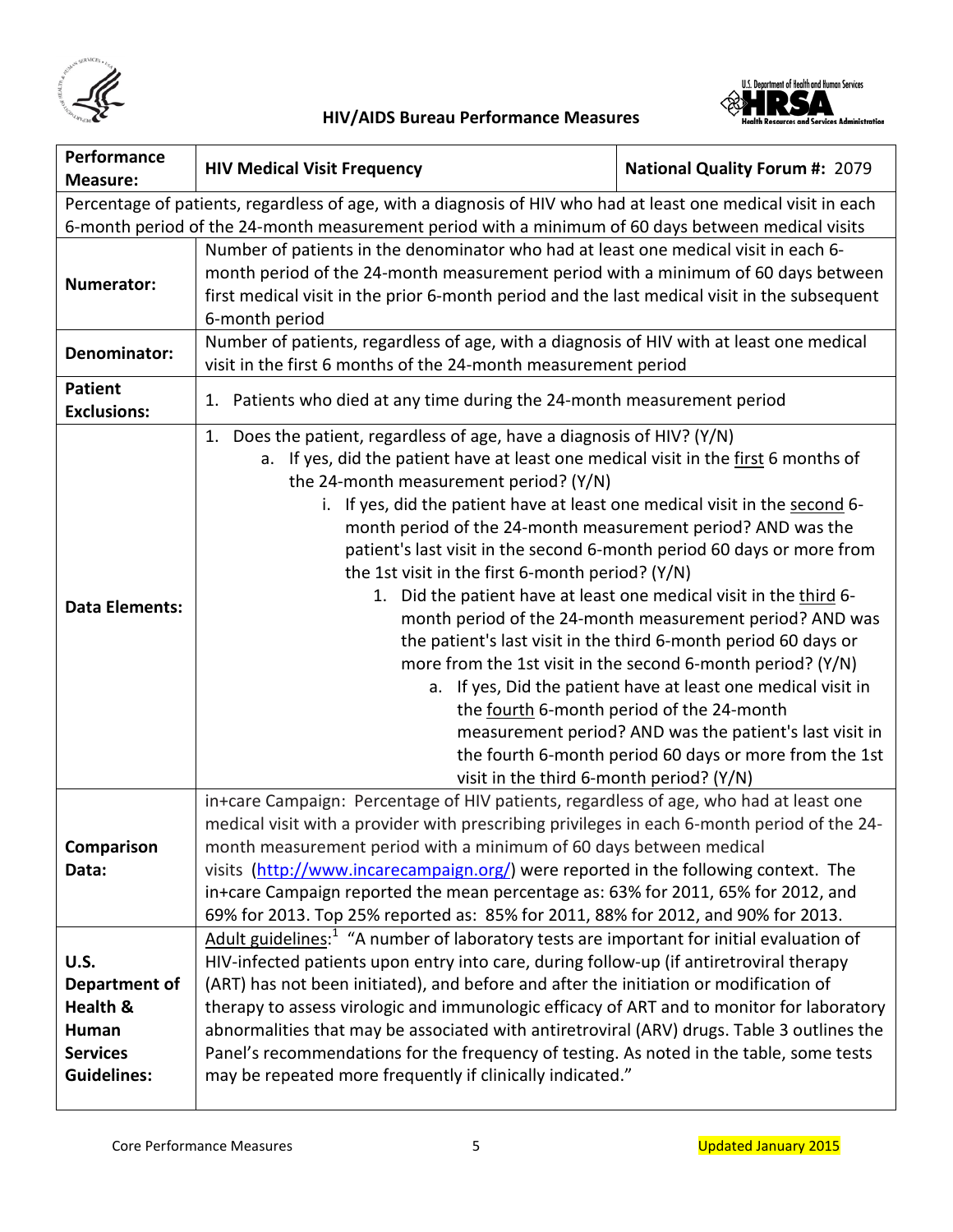



|                | Pediatric guidelines: <sup>2</sup> "Frequent patient visits and intensive follow-up during the initial |
|----------------|--------------------------------------------------------------------------------------------------------|
|                | months after a new antiretroviral (ARV) regimen is started are necessary to support and                |
|                | educate the familyThus, it is prudent for clinicians to assess children within 1 to 2 weeks            |
|                | of initiating therapy, either in person or with a phone call, to ensure that medications are           |
|                | being administered properly and evaluate clinical concerns. Many clinicians schedule                   |
|                | additional contact (in person or over the telephone) with children and their caregivers                |
|                | during the first few weeks of therapy to support adherenceThereafter, medication                       |
|                | adherence and regimen toxicity and effectiveness should be assessed every 3 to 4 months                |
|                | in children taking ARV drugs. Some experts monitor CD4 cell counts and HIV RNA levels                  |
|                | less frequently in children and youth who are adherent to therapy and have sustained                   |
|                | viral suppression and stable clinical status for more than 2 to 3 years."                              |
|                | Seeking inclusion in the following Centers for Medicare and Medicaid Services quality,<br>$\bullet$    |
|                | reporting and payment programs: Medicare and Medicaid EHR Incentive Program for                        |
|                | Eligible Professionals, Medicare Physician Quality Reporting System, Medicare Shared                   |
|                | Savings, Physician Compare, Physician Feedback/Quality and resource Use Reports,                       |
| Use in Other   | Physician Value-Based Payment Modifier (search for each program                                        |
| <b>Federal</b> | at http://www.cms.gov/). As of October 2013.                                                           |
| Programs:      | U.S. Department of Health and Human Services HIV<br>$\bullet$                                          |
|                | measures: http://blog.aids.gov/2012/08/secretary-sebelius-approves-indicators-for-                     |
|                | monitoring-hhs-funded-hiv-services.html                                                                |
|                | In+care Campaign (http://www.incarecampaign.org/)<br>$\bullet$                                         |
|                | <sup>1</sup> Panel on Antiretroviral Guidelines for Adults and Adolescents. Guidelines for the use of  |
|                | antiretroviral agents in HIV-1-infected adults and adolescents. Department of Health and               |
|                | Human Services. Available at http://aidsinfo.nih.gov/ContentFiles/Adultand                             |
| References/    | AdolescentGL.pdf. Section accessed October 14, 2014. C-2-C-5.                                          |
| Notes:         | <sup>2</sup> Panel on Antiretroviral Therapy and Medical Management of HIV-Infected Children.          |
|                | Guidelines for the Use of Antiretroviral Agents in Pediatric HIV Infection. Available                  |
|                | at http://aidsinfo.nih.gov/contentfiles/lvguidelines/pediatricguidelines.pdf. Section                  |
|                | accessed October 14, 2014. H-1; H-2.                                                                   |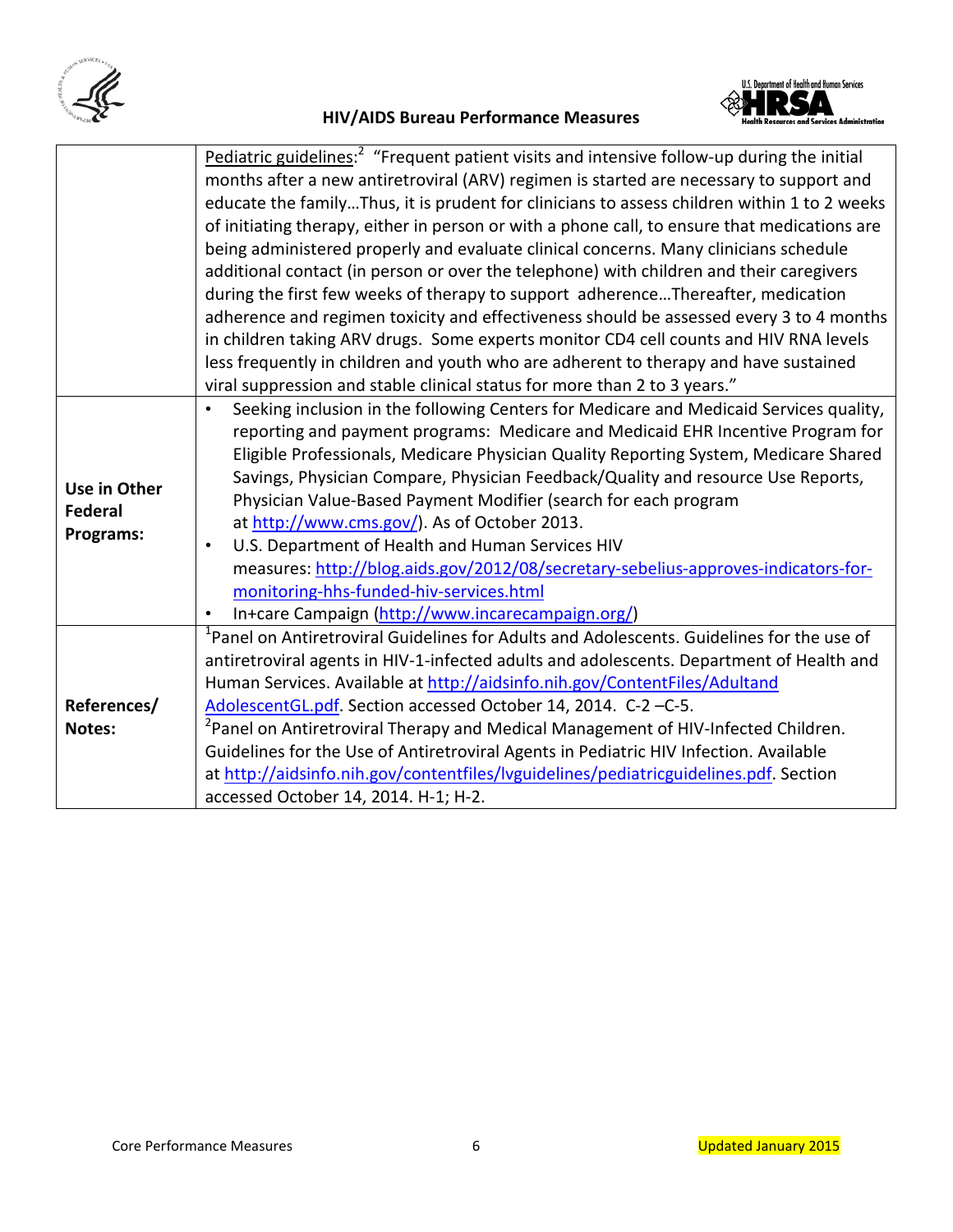



| Performance<br><b>Measure:</b>                                                                      | <b>Gap in HIV Medical Visits</b>                                                                                                                                            | <b>National Quality Forum #: 2080</b> |
|-----------------------------------------------------------------------------------------------------|-----------------------------------------------------------------------------------------------------------------------------------------------------------------------------|---------------------------------------|
|                                                                                                     | Percentage of patients, regardless of age, with a diagnosis of HIV who did not have a medical visit in the last                                                             |                                       |
|                                                                                                     | 6 months of the measurement year                                                                                                                                            |                                       |
|                                                                                                     | Number of patients in the denominator who did not have a medical visit in the last 6                                                                                        |                                       |
| Numerator:                                                                                          | months of the measurement year                                                                                                                                              |                                       |
| Number of patients, regardless of age, with a diagnosis of HIV who had at least one<br>Denominator: |                                                                                                                                                                             |                                       |
|                                                                                                     | medical visit in the first 6 months of the measurement year                                                                                                                 |                                       |
| <b>Patient</b>                                                                                      | 1. Patients who died at any time during the measurement year                                                                                                                |                                       |
| <b>Exclusions:</b>                                                                                  |                                                                                                                                                                             |                                       |
|                                                                                                     | 1. Does the patient, regardless of age, have a diagnosis of HIV? (Y/N)                                                                                                      |                                       |
| Data                                                                                                | a. If yes, did the patient have at least one medical visit in the first 6 months of the                                                                                     |                                       |
| <b>Elements:</b>                                                                                    | measurement year? (Y/N)                                                                                                                                                     |                                       |
|                                                                                                     | i. If yes, did the patient have one or more medical visits in the last 6                                                                                                    |                                       |
|                                                                                                     | months of the measurement year?                                                                                                                                             |                                       |
|                                                                                                     | in+care Campaign: Percentage of HIV patients, regardless of age, who did not have a                                                                                         |                                       |
| Comparison                                                                                          | medical visit with a provider with prescribing privileges in the last 180 days of the                                                                                       |                                       |
| Data:                                                                                               | measurement year (http://www.incarecampaign.org/). The in+care Campaign reported<br>the mean as: 16% in 2011, 15% in 2012, 14% in 2013. Top 25% reported as: 6% in 2011, 6% |                                       |
|                                                                                                     | in 2012, and 5% in 2013.                                                                                                                                                    |                                       |
|                                                                                                     | Adult guidelines: <sup>1</sup> "A number of laboratory tests are important for initial evaluation of                                                                        |                                       |
|                                                                                                     | HIV-infected patients upon entry into care, during follow-up (if antiretroviral therapy (ART)                                                                               |                                       |
|                                                                                                     | has not been initiated), and before and after the initiation or modification of therapy to                                                                                  |                                       |
|                                                                                                     | assess virologic and immunologic efficacy of ART and to monitor for laboratory                                                                                              |                                       |
|                                                                                                     | abnormalities that may be associated with antiretroviral (ARV) drugs. Table 3 outlines the                                                                                  |                                       |
|                                                                                                     |                                                                                                                                                                             |                                       |
|                                                                                                     | Panel's recommendations for the frequency of testing. As noted in the table, some tests<br>may be repeated more frequently if clinically indicated."                        |                                       |
| <b>U.S.</b>                                                                                         |                                                                                                                                                                             |                                       |
| Department of                                                                                       | Pediatric guidelines: <sup>2</sup> "Frequent patient visits and intensive follow-up during the initial                                                                      |                                       |
| Health &                                                                                            | months after a new antiretroviral (ARV) regimen is started are necessary to support and                                                                                     |                                       |
| Human                                                                                               | educate the familyThus, it is prudent for clinicians to assess children within 1 to 2 weeks                                                                                 |                                       |
| <b>Services</b>                                                                                     | of initiating therapy, either in person or with a phone call, to ensure that medications are                                                                                |                                       |
| <b>Guidelines:</b>                                                                                  | being administered properly and evaluate clinical concerns. Many clinicians schedule                                                                                        |                                       |
|                                                                                                     | additional contact (in person or over the telephone) with children and their caregivers                                                                                     |                                       |
|                                                                                                     | during the first few weeks of therapy to support adherenceThereafter, medication                                                                                            |                                       |
|                                                                                                     | adherence and regimen toxicity and effectiveness should be assessed every 3 to 4 months                                                                                     |                                       |
|                                                                                                     | in children taking ARV drugs. Some experts monitor CD4 cell counts and HIV RNA levels                                                                                       |                                       |
|                                                                                                     | less frequently in children and youth who are adherent to therapy and have sustained viral                                                                                  |                                       |
|                                                                                                     | suppression and stable clinical status for more than 2 to 3 years."                                                                                                         |                                       |
| Use in Other                                                                                        | Seeking inclusion in the following Centers for Medicare and Medicaid Services quality,<br>$\bullet$                                                                         |                                       |
| <b>Federal</b>                                                                                      | reporting and payment programs: Medicare and Medicaid EHR Incentive Program for                                                                                             |                                       |
| Programs:                                                                                           | Eligible Professionals, Medicare Physician Quality Reporting System, Medicare Shared                                                                                        |                                       |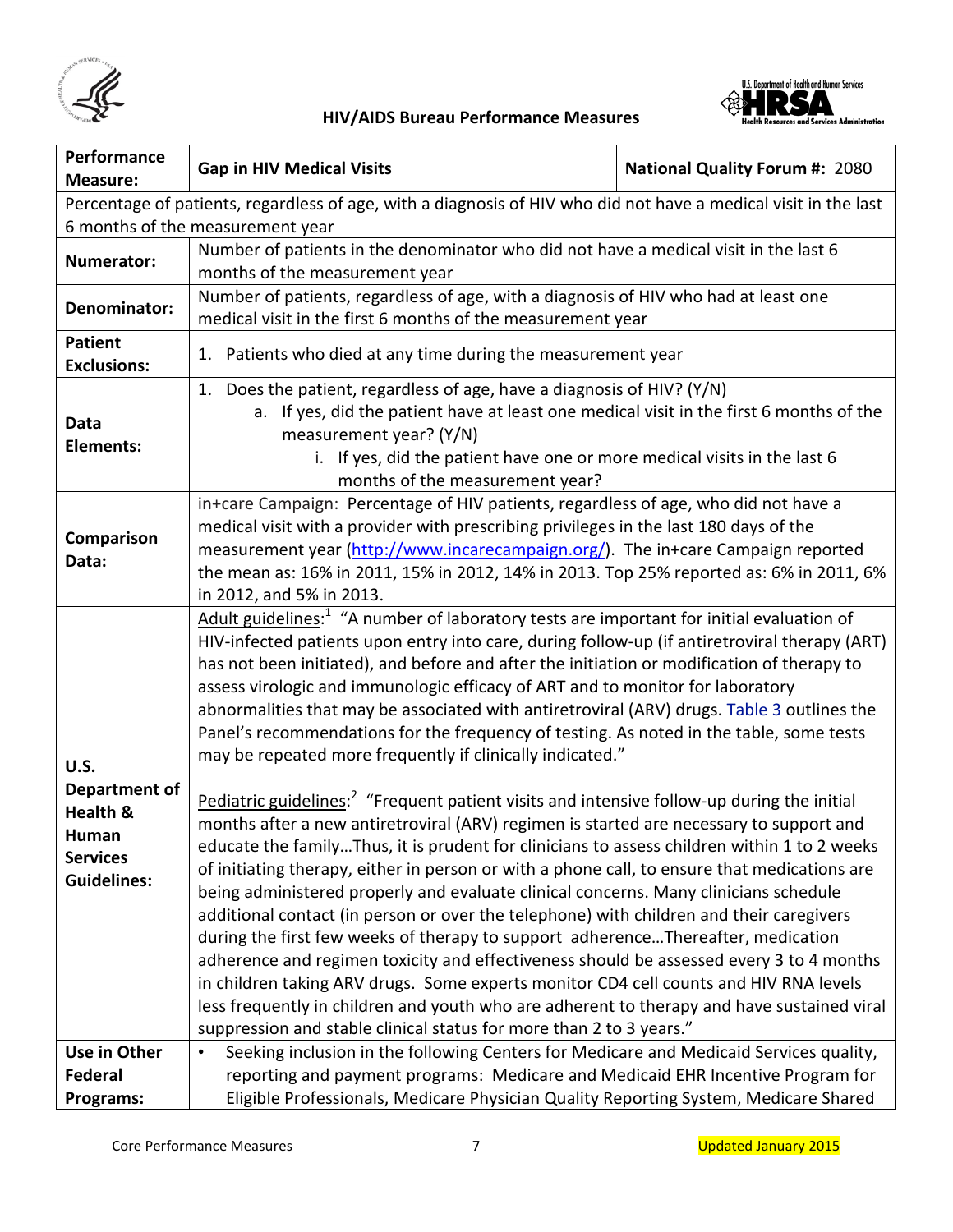



|             | Savings, Physician Compare, Physician Feedback/Quality and resource Use Reports,                      |  |
|-------------|-------------------------------------------------------------------------------------------------------|--|
|             | Physician Value-Based Payment Modifier (search for each program                                       |  |
|             | at http://www.cms.gov/). As of October 2013.                                                          |  |
|             | In+care campaign (http://www.incarecampaign.org/)                                                     |  |
|             | <sup>1</sup> Panel on Antiretroviral Guidelines for Adults and Adolescents. Guidelines for the use of |  |
|             | antiretroviral agents in HIV-1-infected adults and adolescents. Department of Health and              |  |
|             | Human Services. Available at http://aidsinfo.nih.gov/ContentFiles/Adultand                            |  |
| References/ | AdolescentGL.pdf. Section accessed October 14, 2014. C-2-C-5.                                         |  |
| Notes:      | <sup>2</sup> Panel on Antiretroviral Therapy and Medical Management of HIV-Infected Children.         |  |
|             | Guidelines for the Use of Antiretroviral Agents in Pediatric HIV Infection. Available                 |  |
|             | at http://aidsinfo.nih.gov/contentfiles/lyguidelines/pediatricguidelines.pdf. Section                 |  |
|             | accessed October 14, 2014. H-1; H-2.                                                                  |  |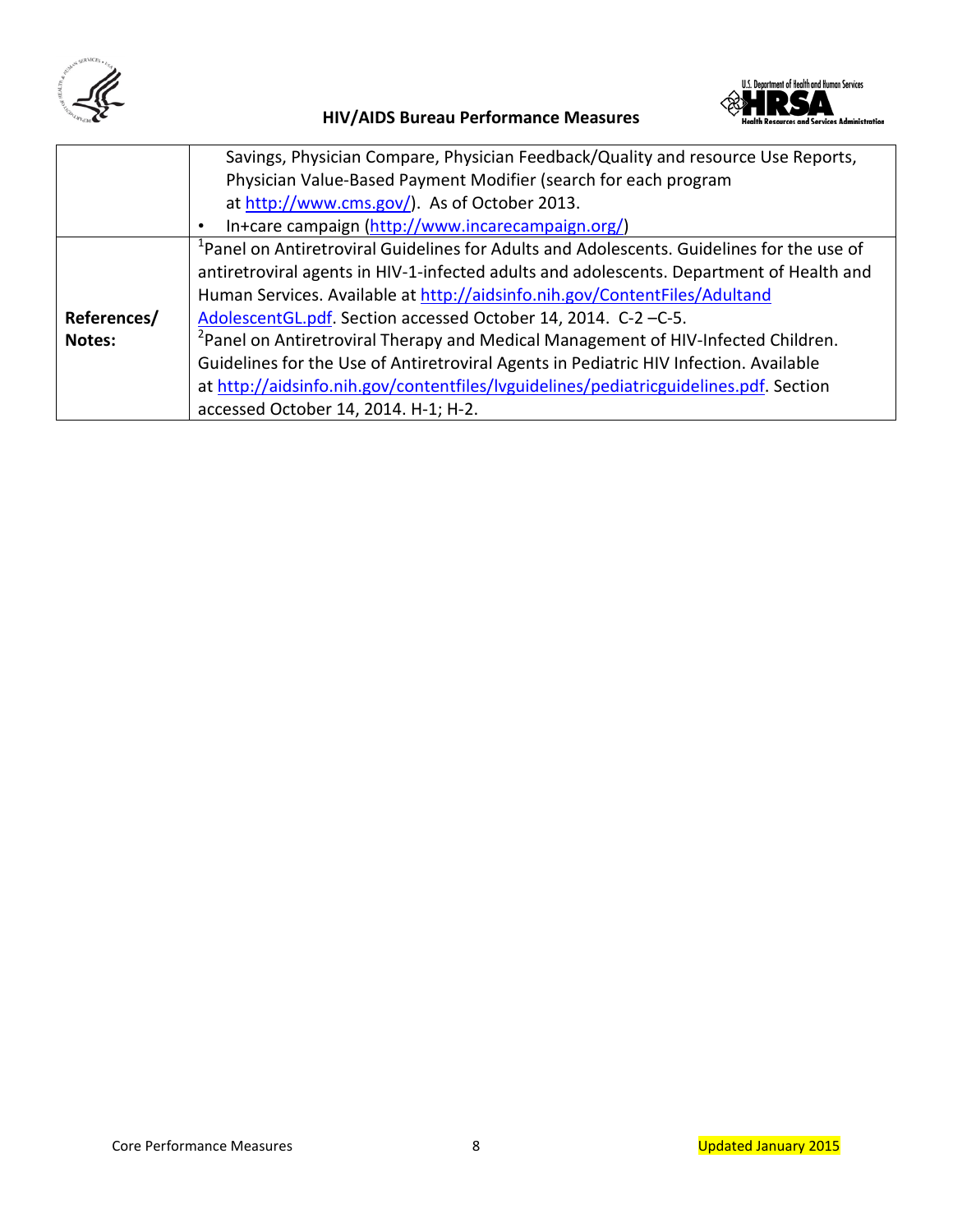



| Performance<br><b>Measure:</b>                                                                 | Pneumocystis jiroveci Pneumonia (PCP) Prophylaxis <sup>1</sup>                                                                                                                                                                                                                                                                                                                                                                                                                                                                                                                                                                                                                                                                                                                                         | National Quality Forum #: 405 |
|------------------------------------------------------------------------------------------------|--------------------------------------------------------------------------------------------------------------------------------------------------------------------------------------------------------------------------------------------------------------------------------------------------------------------------------------------------------------------------------------------------------------------------------------------------------------------------------------------------------------------------------------------------------------------------------------------------------------------------------------------------------------------------------------------------------------------------------------------------------------------------------------------------------|-------------------------------|
| Percentage of patients aged 6 weeks or older with a diagnosis of HIV/AIDS, who were prescribed |                                                                                                                                                                                                                                                                                                                                                                                                                                                                                                                                                                                                                                                                                                                                                                                                        |                               |
|                                                                                                | Pneumocystis jiroveci pneumonia (PCP) prophylaxis (Use the numerator and denomination that reflect                                                                                                                                                                                                                                                                                                                                                                                                                                                                                                                                                                                                                                                                                                     |                               |
| patient population.)                                                                           |                                                                                                                                                                                                                                                                                                                                                                                                                                                                                                                                                                                                                                                                                                                                                                                                        |                               |
| <b>Numerator:</b>                                                                              | Numerator 1: Patients who were prescribed Pneumocystis jiroveci pneumonia (PCP)<br>prophylaxis within 3 months of CD4 count below 200 cells/mm <sup>3</sup><br>Numerator 2: Patients who were prescribed Pneumocystis jiroveci pneumonia (PCP)<br>prophylaxis within 3 months of CD4 count below 500 cells/mm <sup>3</sup> or a CD4 percentage<br>below 15%<br>Numerator 3: Patients who were prescribed Pneumocystis jiroveci pneumonia (PCP)<br>prophylaxis at the time of HIV diagnosis<br>Aggregate numerator: The sum of the three numerators                                                                                                                                                                                                                                                     |                               |
| Denominator:                                                                                   | Denominator 1. All patients aged 6 years and older with a diagnosis of HIV/AIDS and a CD4<br>count below 200 cells/mm <sup>3</sup> , who had at least two visits during the measurement year,<br>with at least 90 days in between each visit; and,<br>Denominator 2. All patients aged 1 through 5 years of age with a diagnosis of HIV/AIDS<br>and a CD4 count below 500 cells/mm <sup>3</sup> or a CD4 percentage below 15%, who had at least<br>two visits during the measurement year, with at least 90 days in between each visit; and,<br>Denominator 3. All patients aged 6 weeks through 12 months with a diagnosis of HIV, who<br>had at least two visits during the measurement year, with at least 90 days in between each<br>visit<br>Total denominator: The sum of the three denominators |                               |
| <b>Patient</b><br><b>Exclusions:</b>                                                           | Denominator 1 Exclusion: Patient did not receive PCP prophylaxis because there was a<br>CD4 count above 200 cells/mm <sup>3</sup> during the three months after a CD4 count below 200<br>cells/ $mm3$<br>Denominator 2 Exclusion: Patient did not receive PCP prophylaxis because there was a<br>CD4 count above 500 cells/mm <sup>3</sup> or CD4 percentage above 15% during the three months<br>after a CD4 count below 500 cells/mm <sup>3</sup> or CD4 percentage below 15%                                                                                                                                                                                                                                                                                                                        |                               |
| Data<br>Elements:                                                                              | Numerator/denominator 1:<br>1. Is the patient 6 years or older and have a diagnosis of HIV? ( $Y/N$ )<br>a. If yes, did the patient have at least two medical visits in the measurement year<br>with at least 90 days between visits? (Y/N)<br>If yes, did the patient have a CD4 count <200 cells/mm <sup>3</sup> within the first 9<br>i.<br>months of the measurement year? (Y/N)                                                                                                                                                                                                                                                                                                                                                                                                                   |                               |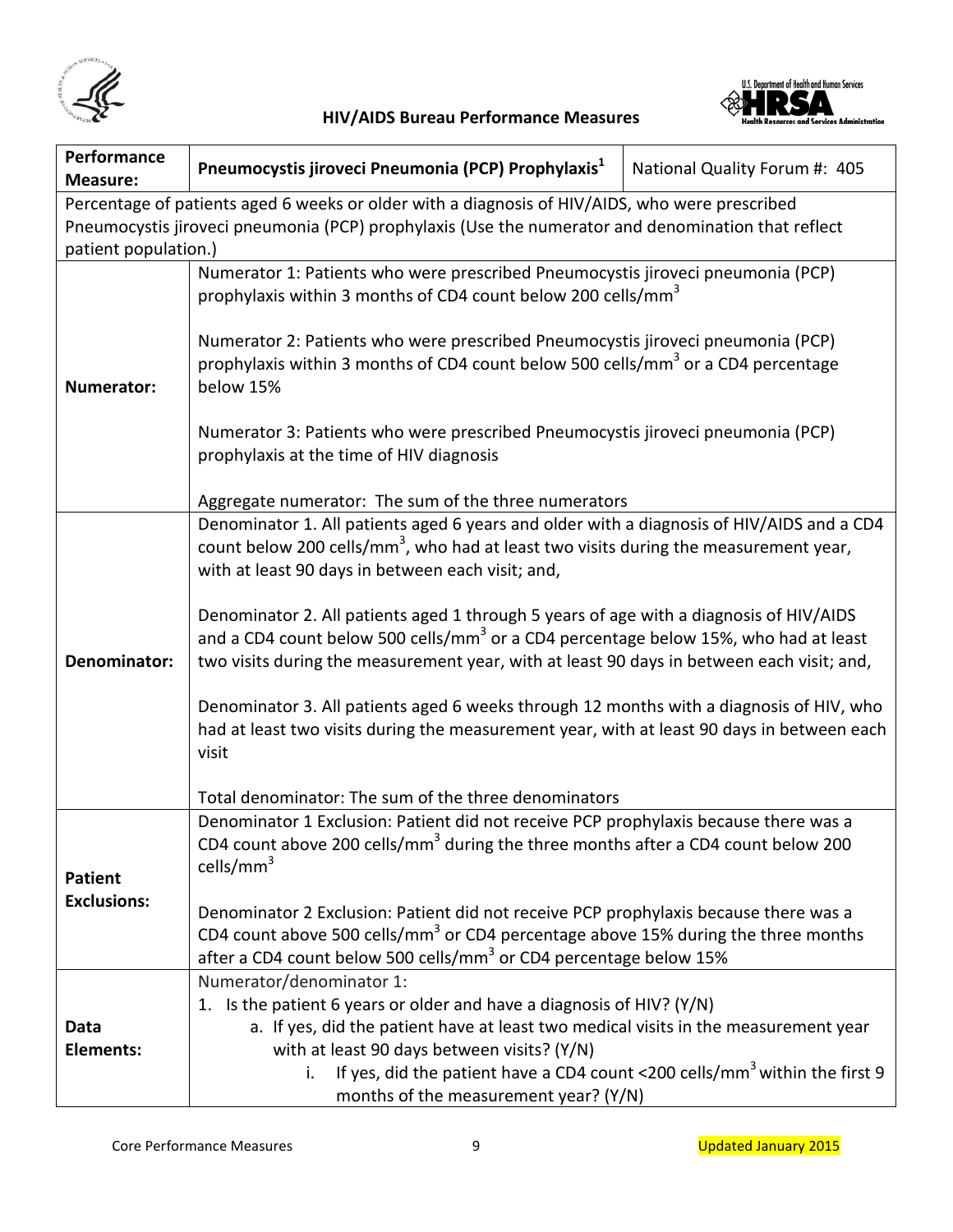



|            | 1. If yes, was PCP prophylaxis prescribed within 3 months of                                |  |  |
|------------|---------------------------------------------------------------------------------------------|--|--|
|            | CD4<200 cells/mm <sup>3</sup> ? (Y/N)                                                       |  |  |
|            | a. If no, was the CD4 count repeated within 3 months? (Y/N)                                 |  |  |
|            | If yes, did CD4 count remain < 200 cells/mm <sup>3</sup> ?<br>i.                            |  |  |
|            | (Y/N)                                                                                       |  |  |
|            | 1. If yes, was PCP prophylaxis prescribed                                                   |  |  |
|            | within 3 months of CD4<200                                                                  |  |  |
|            | cells/mm <sup>3</sup> ? (Y/N)                                                               |  |  |
|            | Numerator/denominator 2:                                                                    |  |  |
|            | 1. Is the patient between 1-5 years old and have a diagnosis of HIV? (Y/N)                  |  |  |
|            | a. If yes, did the patient have at least two medical visits in the measurement              |  |  |
|            | year with at least 90 days between visits? (Y/N)                                            |  |  |
|            | i. If yes, did the patient have a CD4 count <500 cells/ $mm3$ on CD4                        |  |  |
|            | percentage < 15% within the first 9 months of the measurement                               |  |  |
|            | year? $(Y/N)$                                                                               |  |  |
|            | 1. If yes, was PCP prophylaxis prescribed within 3 months of                                |  |  |
|            | CD4<200 cells/mm <sup>3</sup> ? (Y/N)                                                       |  |  |
|            | a. If no, was the CD4 count repeated within 3 months?                                       |  |  |
|            | (Y/N)                                                                                       |  |  |
|            | i. If yes, did it remain CD4 count <500                                                     |  |  |
|            | cells/mm <sup>3</sup> of CD4 percentage < 15%? (Y/N)                                        |  |  |
|            | 1. If yes, was PCP prophylaxis prescribed                                                   |  |  |
|            | within 3 months of CD4 count <500                                                           |  |  |
|            | cells/mm <sup>3</sup> of CD4 percentage < $15\%$ ?                                          |  |  |
|            | (Y/N)                                                                                       |  |  |
|            | Numerator/denominator 3:                                                                    |  |  |
|            | 1. Is the patient between 6 weeks and 12 months old and have a diagnosis of HIV? (Y/N)      |  |  |
|            | a. If yes, did the patient have at least two medical visits in the measurement              |  |  |
|            | year with at least 90 days between visits? (Y/N)                                            |  |  |
|            | i. If yes, was PCP prophylaxis prescribed at HIV diagnosis?                                 |  |  |
|            |                                                                                             |  |  |
|            | ***Greater measure specification detail is available including data elements for each value |  |  |
|            | set at http://www.lantanagroup.com/especnavigator/#measurelist/20130614.                    |  |  |
|            | National HIVQUAL: Percentage of adult patients with at least one clinical visit in each six |  |  |
|            | month period of the review period with one or more CD4 counts recorded as <200              |  |  |
|            | copies/mm <sup>3</sup> during the review period who were prescribed prophylactic therapy    |  |  |
|            | (http://www.hivqualus.org/ and http://www.nationalqualitycenter.org/ index.cfm/             |  |  |
| Comparison | 35778/index.cfm/22/82627). The National HIVQUAL reported the mean as: 86.8% in 2007,        |  |  |
| Data:      | 71% in 2009, and 80% in 2011.                                                               |  |  |
|            |                                                                                             |  |  |
|            | HIV Research Network: Patients meeting criteria and prescribed PCP prophylaxis during       |  |  |
|            | calendar year (https://cds.johnshopkins.edu/hivrn/). The HIV Research Network reported      |  |  |